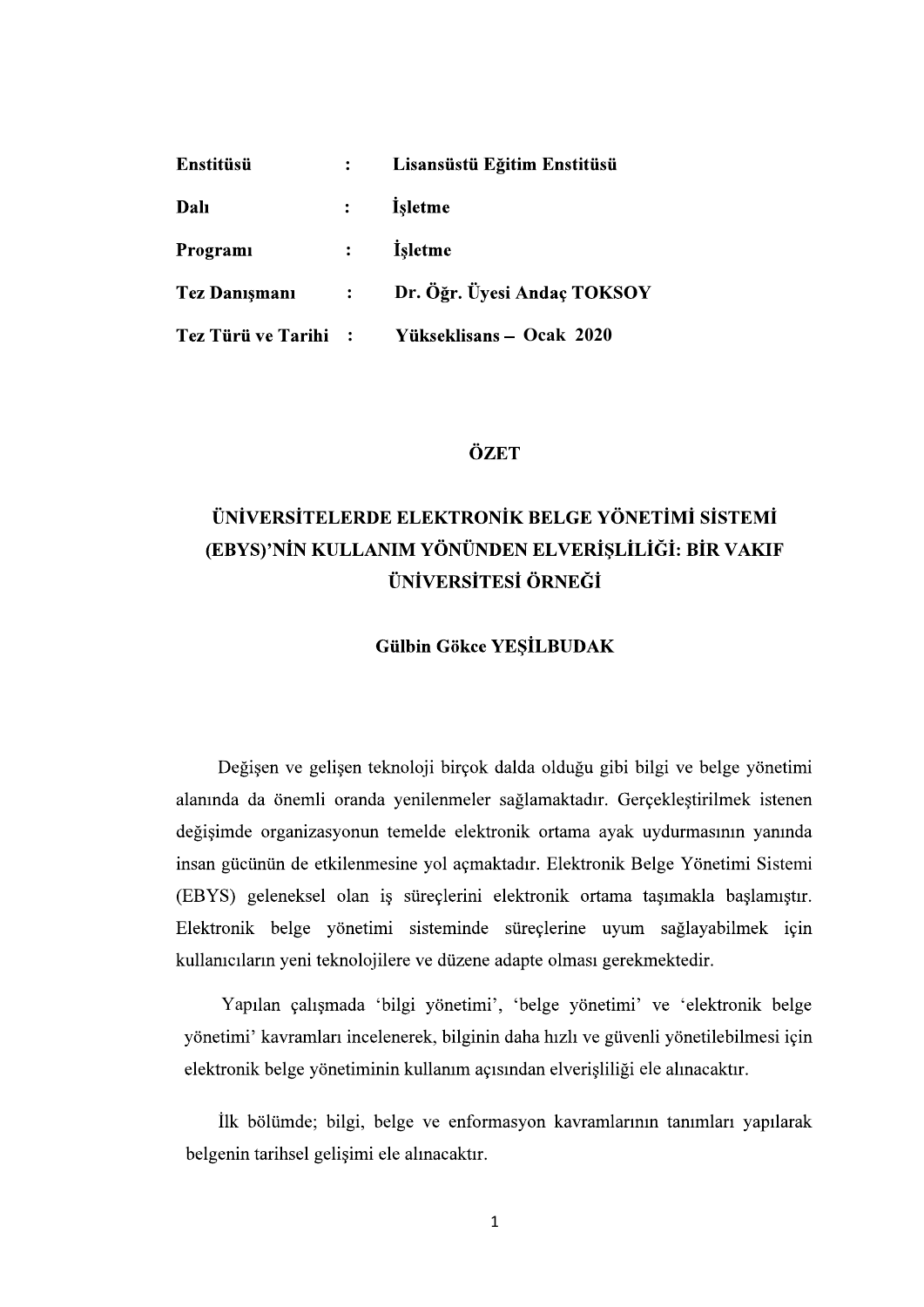İkinci bölümde, elektronik belge yönetimi kavramının tanımı ve EBYS'nin personel üzerindeki farkındalığına yer verilecektir.

Üçüncü bölümde, araştırmanın amacı ve önemi, araştırmanın yöntemi, veri toplama araçları ve araştırmanın evreni ve örneklemi ele alınacaktır.

Dördüncü bölümde ise: EBYS'nin personel kullanımı açısından değerlendirilmesi, çekince, kaygı ve endişeler, elektronik belge yönetimi sisteminin kullanım açısından elverişliliği ve EBYS kullanımı sonrası beklentiler ele alınarak bulguların analizine yer verilecektir.

Anahtar Kelimeler: Bilgi, Belge, Bilgi Yönetimi, Belge Yönetimi, Enformasyon, Elektronik Belge Yönetimi, Bilgi ve Belge Yönetimi.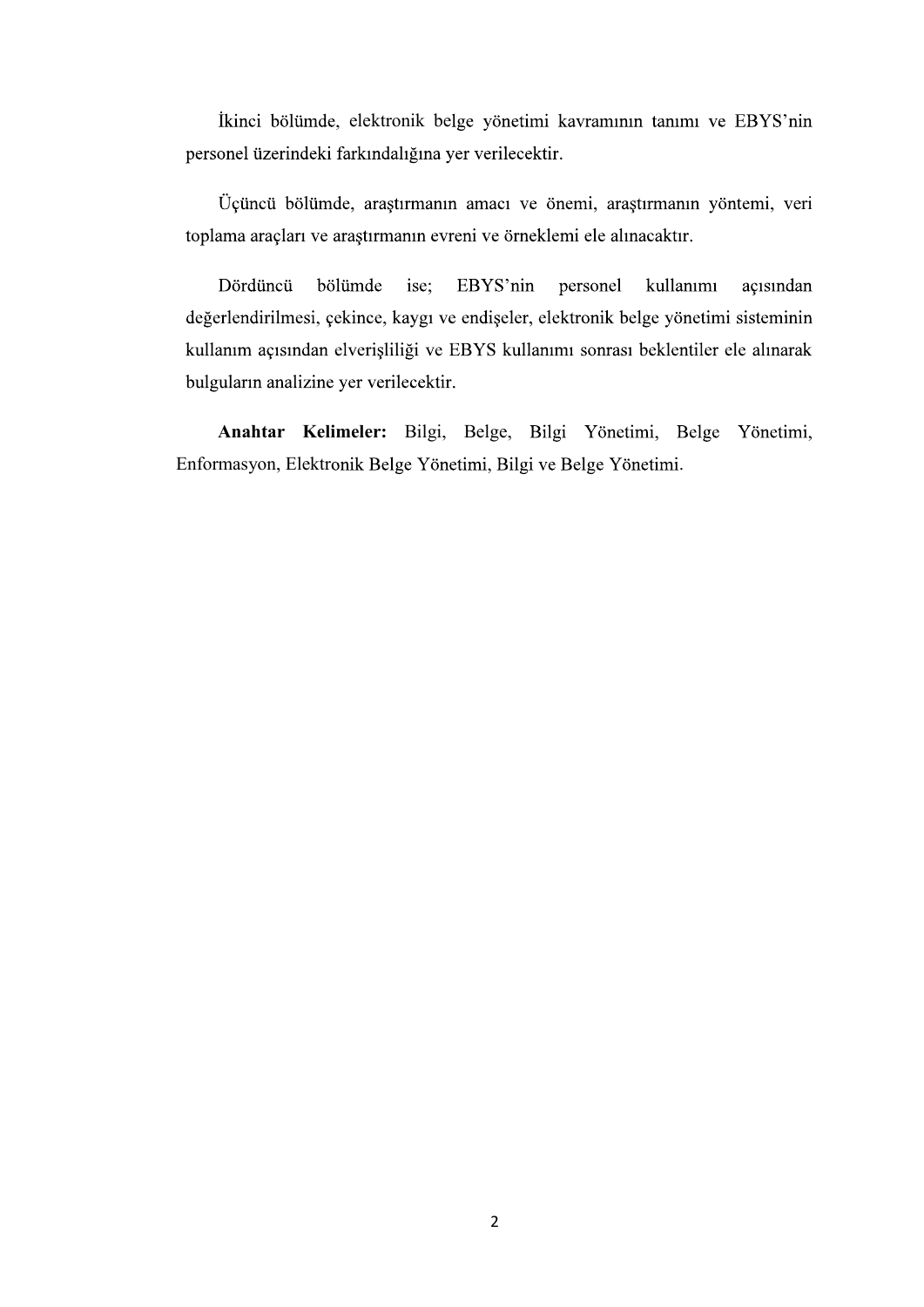| Institute                    |                            | <b>Institute of Graduate Education</b> |
|------------------------------|----------------------------|----------------------------------------|
| Department                   | $\ddot{\cdot}$             | <b>Business Administration</b>         |
| <b>Program</b>               |                            | <b>Business Administration</b>         |
| <b>Thesis Advisor</b>        | $\mathcal{Z}^{\text{max}}$ | <b>Assist. Prof. Dr. Andaç TOKSOY</b>  |
| <b>Thesis Type and Date:</b> |                            | <b>Master – January 2020</b>           |

## ABSTRACT

# CONVENIENCE FOR USE OF ELECTRONIC DOCUMENT MANAGEMENT SYSTEM (EDMS) AT UNIVERSITIES: EXAMPLE OF A FOUNDATION UNIVERSITY

#### **Gülbin Gökce YEŞİLBUDAK**

 Changing and developing technology provides dramatically renewal as is in all fields, in information and document management field. Basically, keep up with electronic system and manpower at organization affected by asked to be realized change. Electronic Document Management System (EDMS) started with transferring of traditional work in processes to electronic system. Users have to adapt to new Technologies and order to ensure compliance with processes of electronic document management system.

In the study, concepts 'information management', 'document management' and 'electronic document management' and convenience for use of electronic document management to be managed of information faster and safer will be analysed.

 In the first chapter, concepts of knowledge, document and information will be described and historical development of document will be analysed.

 In the second chapter, definition of concept of electronic document management and personnel awareness in the EDMS will be analysed.